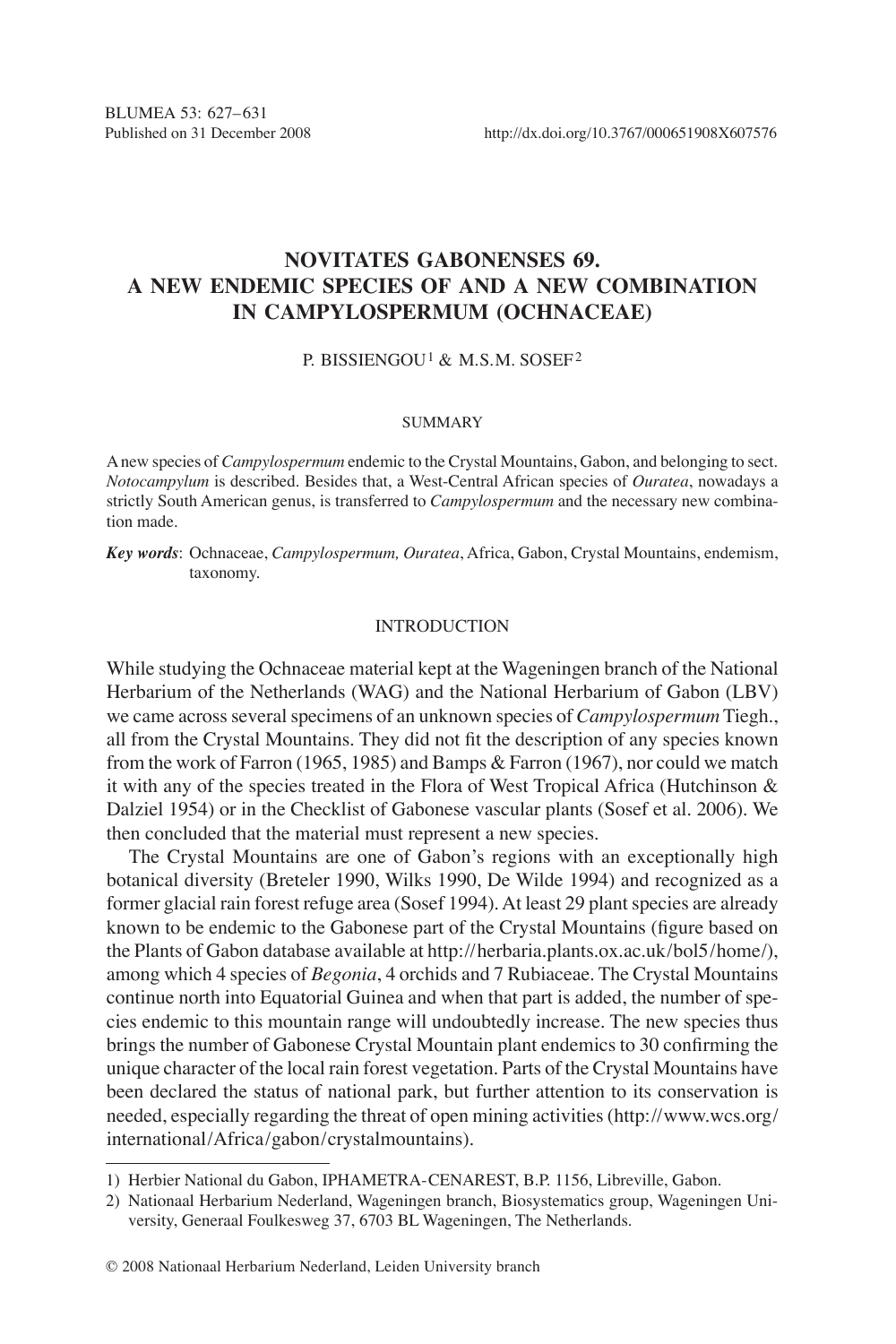

Fig. 1. Holotype specimen of *Campylospermum louisii* Bissiengou & Sosef, *Louis 2849*, at WAG.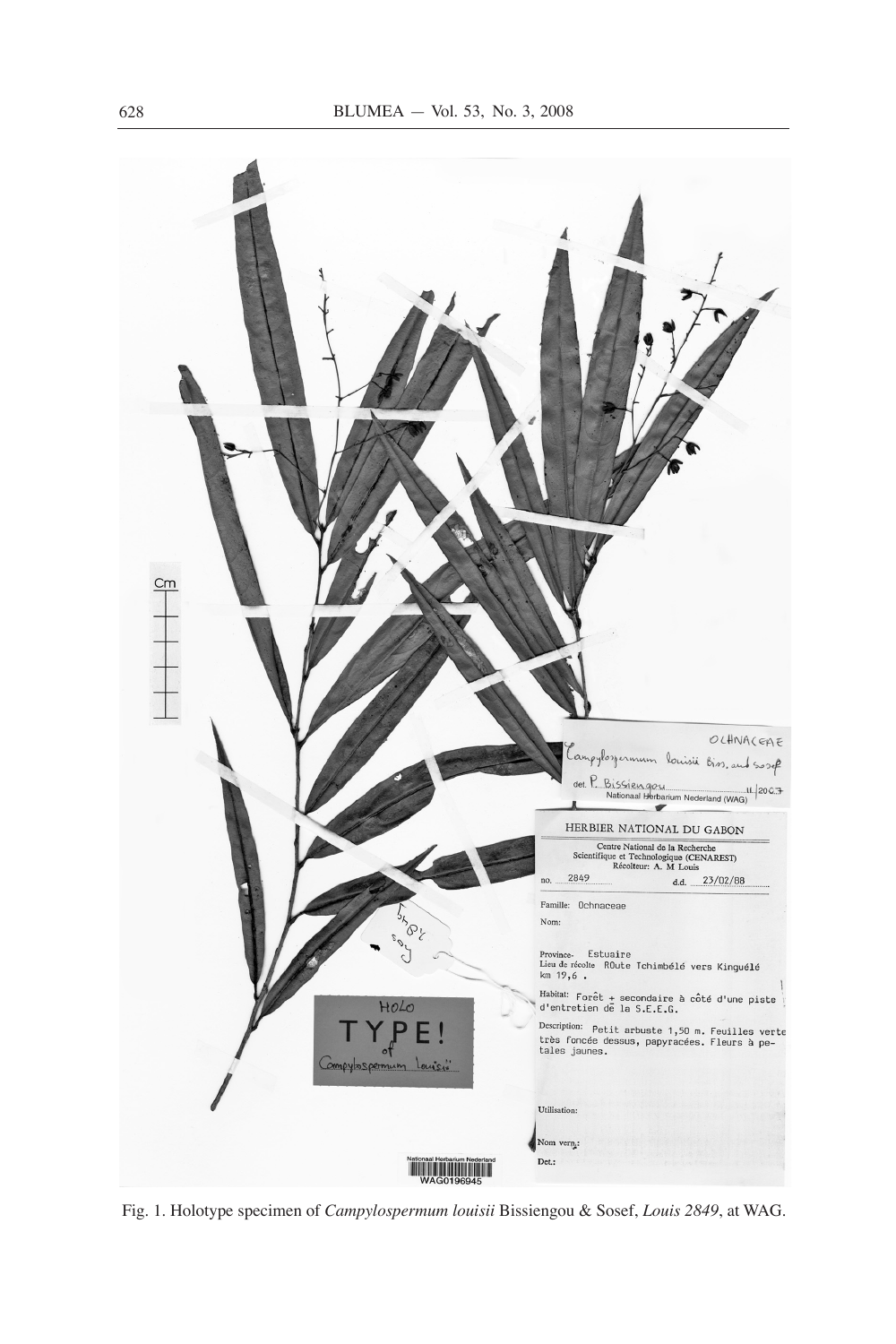The species is readily distinguished, even at first glance, from any other known *Campylospermum* species by its long and ensiform leaves with (12–)15–20 lateral veins on either side. Other diagnostic features are its entire or minutely and distantly serrate leaf margin, the 1.5–5 mm long petiole and the terminal inflorescence (Fig. 1). It may look similar to narrow-leaved specimens of *Campylospermum laeve* (De Wild. & T.Durand) Farron. However, the leaf of *C. laeve* has a densely serrulate and thickened margin, only up to 12 lateral veins on either side, and a 5–6 mm long petiole. The lateral veins of *C*. *laeve* are less distinct than those of the new species. Its inflorescence is overtopping the subtending leaves while in the new species the inflorescence is shorter than the subtending leaves. The new species seems to be smaller in size  $(1-2 \text{ m high})$ than *C*. *laeve* (2–5 m, rarely up to 12 m high). Finally, the incumbent cotyledons of more or less equal size and the terminal inflorescence render the new species a member of the sect. *Notocampylum* (Tiegh.) Farron, rather than of sect. *Monelasmum* (Tiegh.) Farron to which *C*. *laeve* belongs (Farron 1968).

#### DESCRIPTION

## **Campylospermum louisii** Bissiengou & Sosef, *spec. nov.* — Fig. 1; Map 1

Haec species propria foliis longis (9.5–28 cm) ensiformis margine integro vel dissitiserrulato, inflorescentia terminali breviore quam foliis subtentis et cotyledonibus amplitudine plus minusve aequalibus incumbentibusque. — Typus: *Louis 2849* (holo WAG!; iso LBV!, MO), Gabon, Estuaire Province, Route Tchimbélé vers Kinguélé à 19.6 Km, N 0.34°00', E 10°19', 23 Feb. 1988.

Shrub or small tree of up to 2 m high. *Leaves*: stipules semi-caducous, narrowly triangular, c. 3 mm long; petiole 1.5–5 mm long; leaf blade thick papery, ensiform, 9.5–28 by 1.3–2.4 cm, cuneate to attenuate at base, apex long tapering or sometimes mucronulate at the very tip, margin entire to serrulate with distant reduced teeth, upper surface glossy dark green, lower surface greenish; venation distinct on both surfaces, midrib sunken on the upper surface, prominent on the lower, main lateral veins (12–) 15–20 on either side, curved upwards becoming tangent to the margin; intermediate lateral veins less prominent, more or less at right angles to the midrib, not reaching the margin; tertiary veins parallel to reticulate. *Inflorescence* terminal, the central axis  $(4-)7-18$  cm long with 1–4 racemes branching off and a few persistent bracts at its base; cymules 1–3-flowered. *Flowers* (no complete flowers observed): pedicel 3–10 mm long, orange, articulating at 1–5 mm from the base; sepals ovate, 3–7 by 1–2.5 mm, enlarged and dark red in fruit; petals yellow; stamens 10. *Fruit*: receptacle accrescent,  $\pm$  globose, red; drupelets only 2 to 3 well developed per receptacle, broadly ellipsoid, 5–9 by 4–7 mm, green turning pink (presumably immature) and finally black; cotyledons more or less equal, incumbent.

Distribution — Gabon, endemic to the Crystal Mountains.

Ecology — Growing in primary and secondary forest at around 500 m altitude.

Vernacular name — Alen-opwbon (Fang).

Eponymy — The species is dedicated to Ard Louis, former Head of the Herbier National du Gabon. He has played a crucial role in the creation of this research facility, collected two of the four presently known specimens of the new species and has been instrumental in promoting the botanical inventory of Gabon.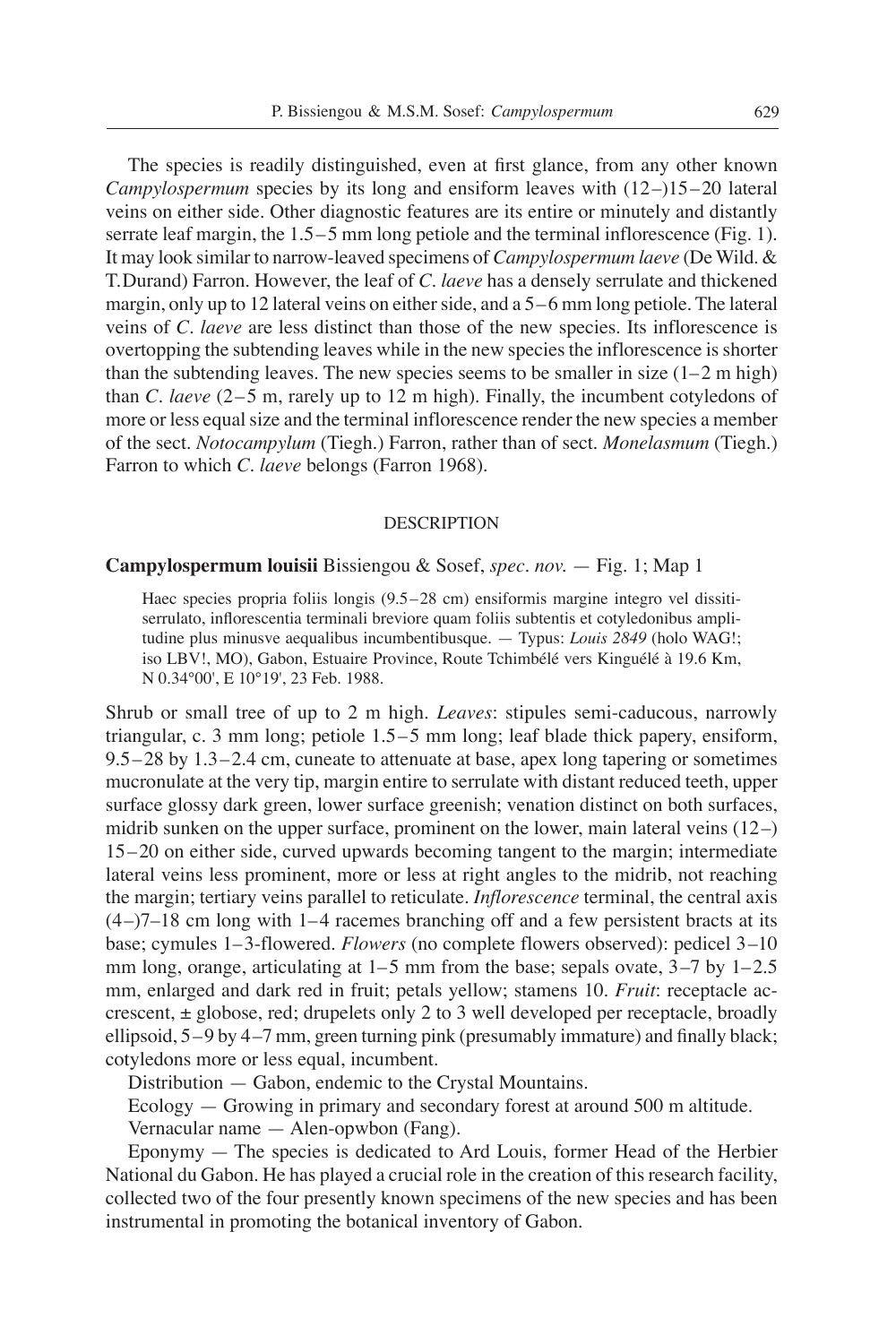

Map 1. Collecting localities of *Campylospermum louisii* Bissiengou & Sosef in Gabon.

Additional material:

Gabon: *Louis*, *Breteler & Bruijn 463* (WAG!), Woleu-Ntem, Lara River close to Etouk village on road Mitzic-Médouneu, 7 Nov. 1983; *Wieringa 472* (LBV!, WAG!), Estuaire Province, 0.5 km southwest of Tchimbélé, 27 Jan. 1990, alt. ± 520 m; *Wilks AP 3445* (LBV!, MO, WAG!), Estuaire Province, 49030 m on transect G, Crystal Mountains, 3 May 2001.

The present work is part of a revision of *Campylospermum* started by the first author which, together with the research on African Ochnaceae by the second author (Sosef et al. 2007, Sosef 2008), should also lead to a treatment of the Ochnaceae for the Flore du Gabon.

While working on the genus *Campylospermum* with a special focus on Gabon, we came across two species names within the genus *Ouratea* Aubl., *O. dusenii* Engl. & Gilg and *O. leroyana* (Tiegh.) Keay, obviously missed by Farron in his review of African *Campylospermum* species and their synonyms (Farron 1965, 1985). The latter two names also figure in the Checklist of vascular plants of Gabon (Sosef et al. 2006). According to Farron (1968, 1985), Sastre (1988) and Sosef (2008) *Ouratea* is now confined to South America, all Old World species belonging to either *Campylospermum, Rhabdophyllum* Tiegh. or *Idertia* Farron*.* Both *O. dusenii* and *O. leroyana* clearly belong to the genus *Campylospermum.* Sosef et al. (2007) already discussed the differences between *O. dusenii* and a closely related species, but refrained from making the necessary new combination because the status of *O. dusenii* was not clear then. We are now convinced that *O. dusenii* is a distinct species without any other synonyms, and hence the correct combination is proposed below. In contrast, we do have difficulties in trying to distinguish *O. leroyana* from highly similar species like *C. strictum* (Tiegh.) Farron and *C. reticulatum* (P.Beauv.) Farron. It may thus, after a full revision of the genus, well prove to be a synonym of an existing name in *Campylospermum.* For this reason we decided not to create a new combination for this second species yet.